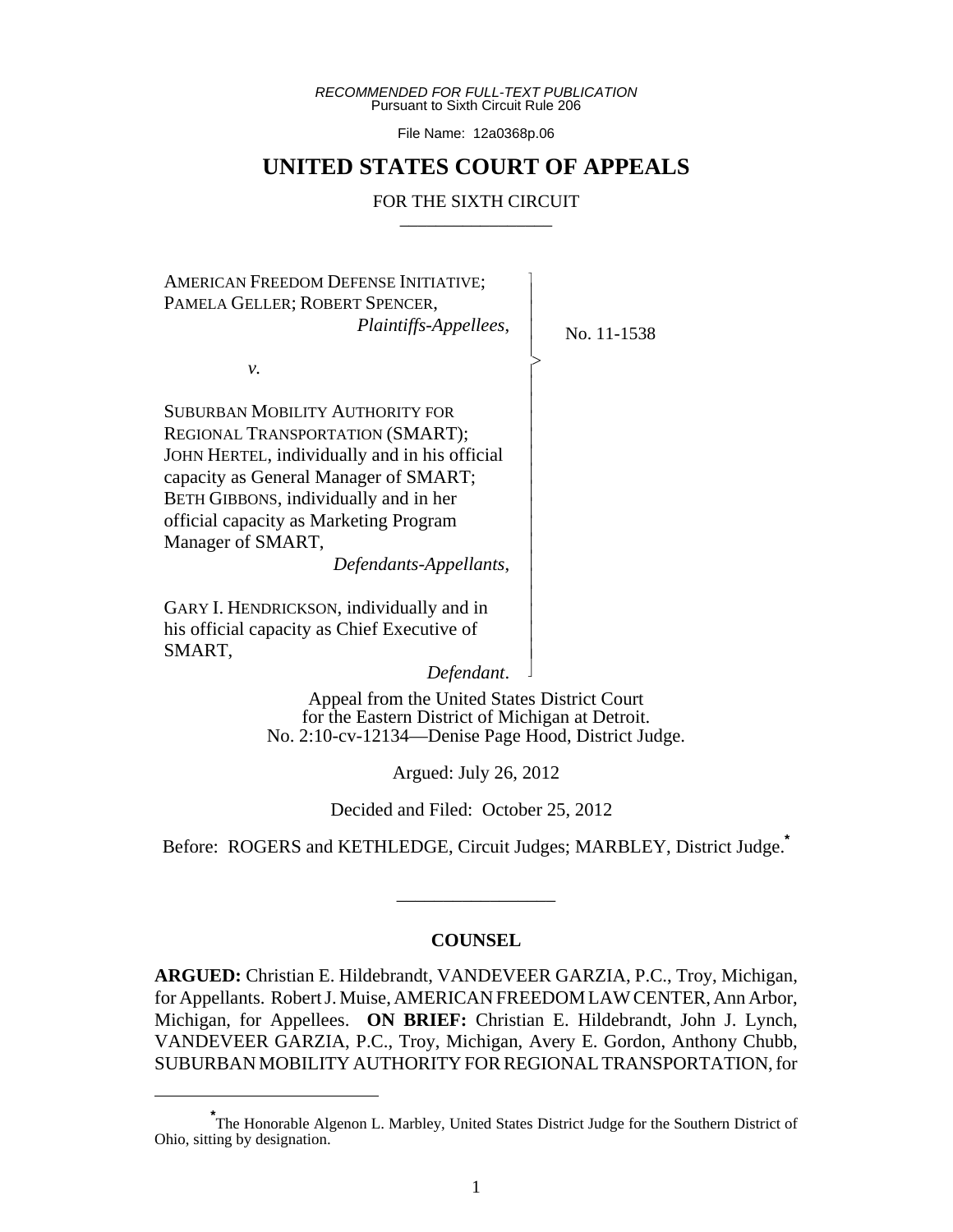Appellants. Robert J. Muise, THOMAS MORE LAW CENTER, Ann Arbor, Michigan, David Yerushalmi, LAW OFFICES OF DAVID YERUSHALMI, P.C., Chandler, Arizona, for Appellees.

# **OPINION \_\_\_\_\_\_\_\_\_\_\_\_\_\_\_\_\_**

**\_\_\_\_\_\_\_\_\_\_\_\_\_\_\_\_\_**

ROGERS, Circuit Judge. Plaintiff American Freedom Defense Initiative is a nonprofit corporation that wanted to place an advertisement on the side of city buses in Michigan. The advertisement read: "Fatwa on your head? Is your family or community threatening you? Leaving Islam? Got Questions? Get Answers! RefugefromIslam.com". Defendant Suburban Mobility Authority for Regional Transportation (SMART) refused to display the advertisement, citing its policy prohibiting content that is political or that subjects any group to scorn. Upon learning of the rejection, plaintiffs sued SMART, claiming a First Amendment violation. The district court granted a preliminary injunction, holding that plaintiffs likely could show that SMART's decision was arbitrary and capricious. The injunction should not have issued, however, because plaintiffs are not likely to succeed in demonstrating that SMART unreasonably excluded this political speech from a nonpublic forum.

#### **I**

SMART, a state-run transit authority, operates public transportation throughout Michigan's four southeastern-most counties. Through an exclusive agent, CBS Outdoor, Inc., SMART supplements its revenue by selling advertising space on its vehicles. The advertising space is subject to SMART's "Restriction on Content" policy, which limits the permissible content of advertisements displayed on SMART vehicles. The policy reads:

In order to minimize chances of abuse, the appearance of favoritism, and the risk of imposing upon a captive audience, [SMART] shall not allow the following content:

1. Political or political campaign advertising.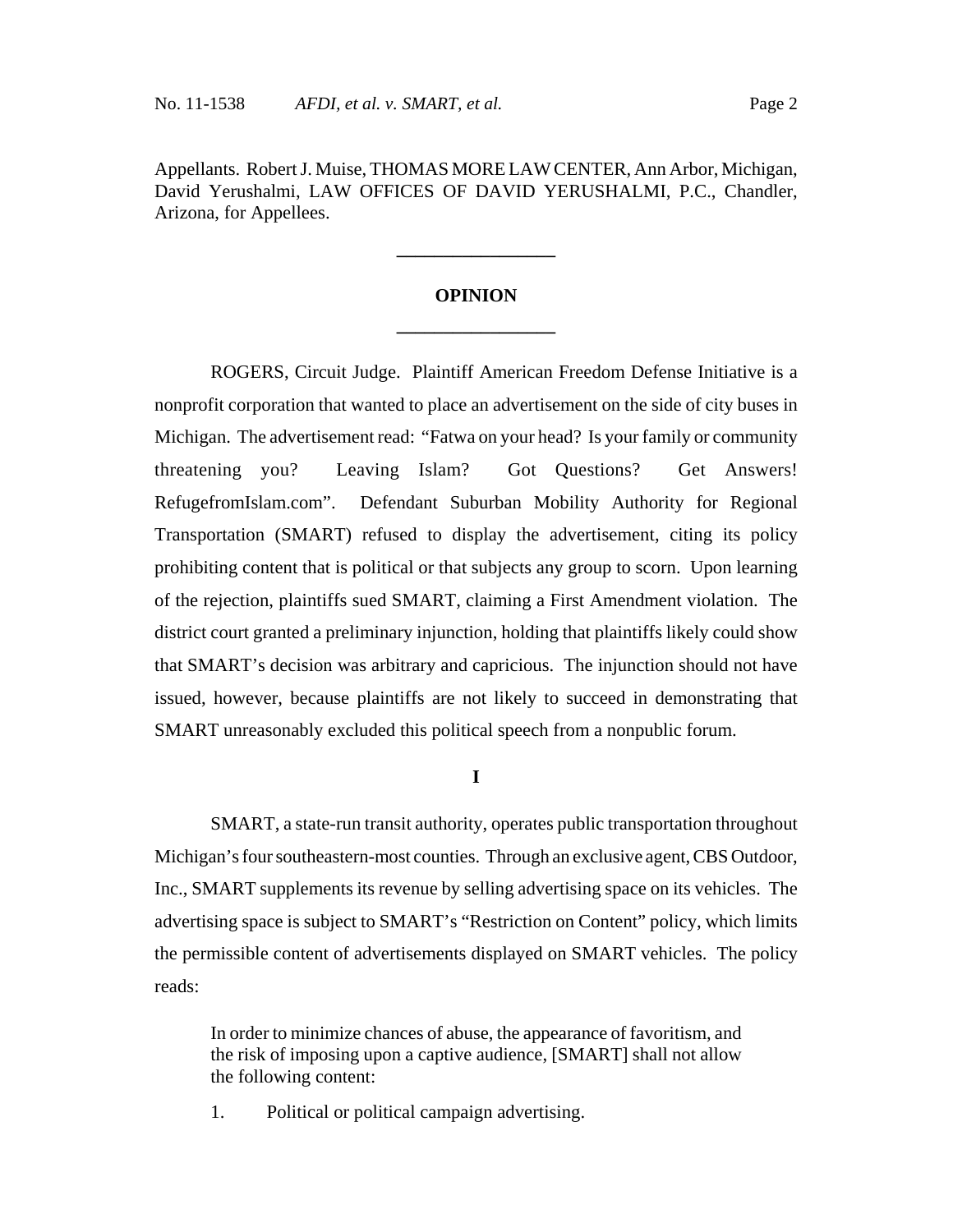- 2. Advertising promoting the sale of alcohol or tobacco.
- 3. Advertising that is false, misleading, or deceptive.
- 4. Advertising that is clearly defamatory or likely to hold up to scorn or ridicule any person or group of persons.
- 5. Advertising that is obscene or pornographic; or in advocacy of imminent lawlessness or unlawful violent action.

CBS administers the SMART advertising program and makes the initial determination whether a proposed advertisement may fall into a prohibited category. CBS submits advertisements that fail this preliminary screening to SMART for review. SMART then makes the final determination whether the advertisement violates the content restrictions.

American Freedom Defense Initiative (AFDI) is a nonprofit corporation that "acts against . . . government officials, the mainstream media, and others" who "capitulat[e] to the global jihad and Islamic supremacism." AFDI promotes "its political objectives by, *inter alia*, sponsoring anti-jihad bus and billboard campaigns, which includes seeking advertising space on SMART vehicles." Compl. ¶¶ 6-8. Plaintiffs Pamela Geller and Robert Spencer are directors of AFDI, and "engage[] in political and religious speech through [A]FDI activities, including [A]FDI's anti-jihad bus and billboard campaigns."

In May 2010, AFDI tried to place the fatwa advertisement on SMART buses. CBS screened the advertisement and referred it to SMART for further review. SMART determined that the advertisement violated the content restriction against political advertising, as well as the restriction against content "likely to hold up to scorn and ridicule a group of persons."

AFDI sued for equitable relief, accusing SMART of violating the First and Fourteenth Amendments. The district court granted a preliminary injunction, enjoining SMART from applying its content restrictions to plaintiffs' speech. *Am. Freedom Def. Initiative v. Suburban Mobility Auth. for Reg'l Transp.*, No. 10-12134, 2011 WL 1256918, at \*6 (E.D. Mich. Mar. 31, 2011). The court held that SMART's advertising space was a nonpublic forum, but that the content restrictions failed to provide adequate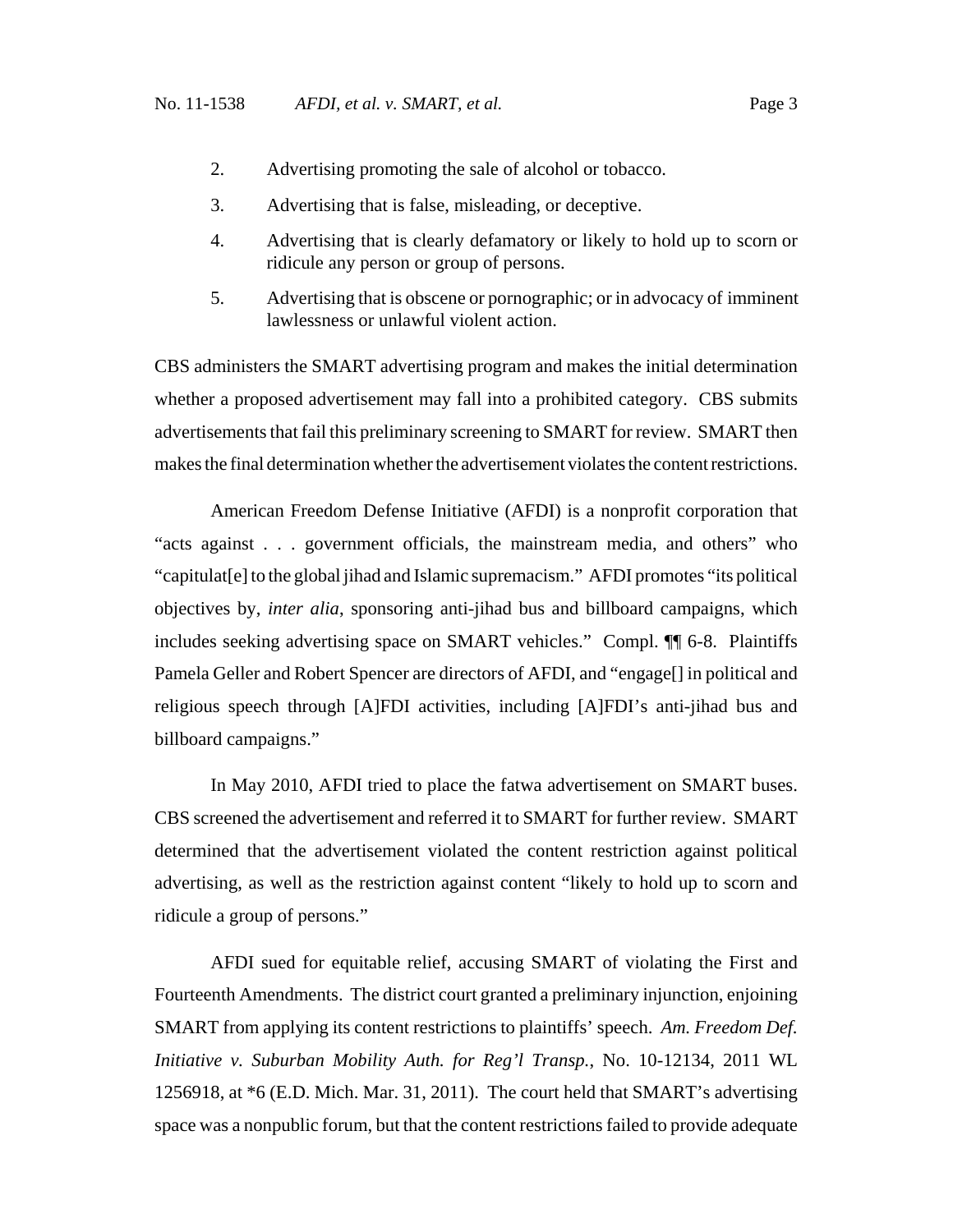guidance to decisionmakers about the difference between permissible and nonpermissible advertisements. The district court noted, as an example of this lack of guidance, that SMART had allowed an advertisement by the Detroit Coalition for Reason (the "atheist advertisement"), but disallowed the fatwa advertisement. The atheist advertisement read: "Don't believe in God? You are not alone. DetroitCoR.org". The district court found that this purportedly disparate treatment showed the absence of guidance. SMART timely appeals.

#### **II**

When considering a motion for a preliminary injunction, a district court must balance four factors: "(1) whether the movant has a strong likelihood of success on the merits; (2) whether the movant would suffer irreparable injury absent the injunction; (3) whether the injunction would cause substantial harm to others; and (4) whether the public interest would be served by the issuance of an injunction." *Bays v. City of Fairborn*, 668 F.3d 814, 818–819 (6th Cir. 2012). Although a district court's decision whether to grant a preliminary injunction is generally reviewed for an abuse of discretion, *Certified Restoration Dry Cleaning Network, LLC v. Tenke Corp.*, 511 F.3d 535, 540 (6th Cir. 2007), in cases with First Amendment implications, the standard of review is *de novo*. *Bays*, 668 F.3d at 819. This is because "[w]hen First Amendment rights are implicated, the factors for granting a preliminary injunction essentially collapse into a determination of whether restrictions on First Amendment rights are justified to protect competing constitutional rights." *Cnty. Sec. Agency v. Ohio Dep't of Commerce*, 296 F.3d 477, 485 (6th Cir. 2002). Put another way, in the First Amendment context, the other factors are essentially encompassed by the analysis of the movant's likelihood of success on the merits, which is a question of law that must be reviewed *de novo*. *Tenke Corp.*, 511 F.3d at 541.

#### **III**

SMART's actions are reviewed for reasonableness and viewpoint neutrality because the advertising space created by SMART was a nonpublic forum. We are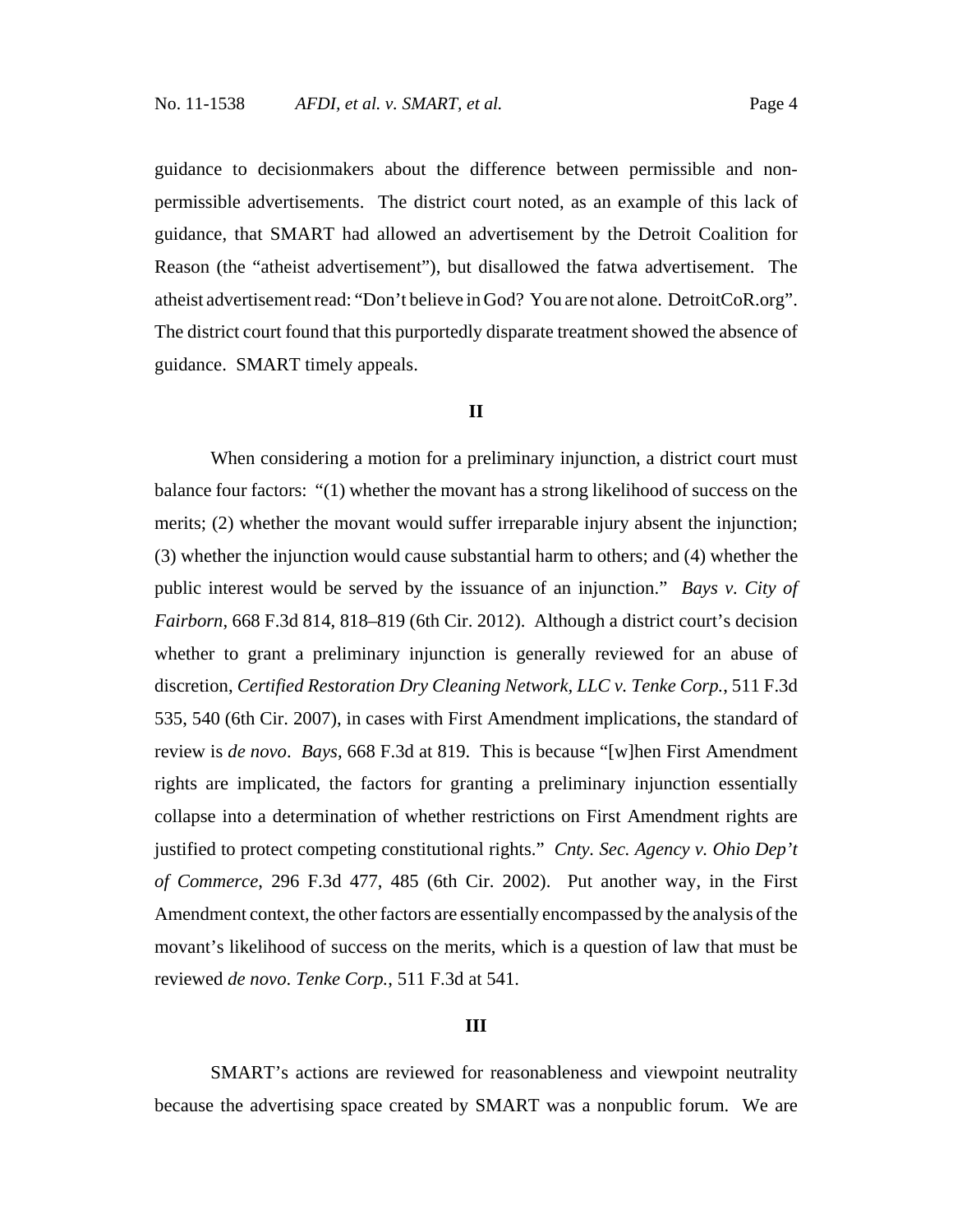required to classify the forum under the Supreme Court's forum analysis, which courts use to determine "whether a state-imposed restriction on access to public property is constitutionally permissible." *United Food & Commercial Workers Union v. Sw. Ohio Reg'l Transit Auth.*, 163 F.3d 341, 349 (6th Cir. 1998).It is undisputed that SMART's restrictions are state-imposed, *see* Mich. Comp. Laws § 124.403, and that the relevant forum is the advertising space on SMART's buses. The analysis, therefore, turns on whether the advertising space is a traditional public, designated public, or nonpublic forum. *United Food*, 163 F.3d at 349. The forum type dictates the level of scrutiny applied to content-based restrictions like SMART's advertising rules. *See Cornelius v. NAACP Legal Defense and Education Fund*, 473 U.S. 788, 800 (1985). The parties agree that this case does not involve a traditional public forum. In distinguishing between a designated public forum and a non-public forum, we focus on whether the government intentionally opened the forum for public discourse. *See United Food*, 163 F.3d at 350.We are guided not only by the government's explicit statements, policy, and practice, *id.,* but also by the "nature of the property and its compatibility with expressive activity to discern the government's intent." *Cornelius*, 473 U.S. at 802.

SMART's tight control over the advertising space and the multiple rules governing advertising content make the space incompatible with the public discourse, assembly, and debate that characterize a designated public forum. Although SMART's written policy does not explicitly identify the buses as a nonpublic forum, SMART's policy restricts the content of that forum. SMART has banned political advertisements, speech that is the hallmark of a public forum. Moreover, SMART has limited the forum by restricting the type of content that nonpolitical advertisers can display. While reasonable minds can disagree as to the extent of the restriction—SMART has provided only three examples of excluded advertisements—the policy of exclusion has been exercised in a manner consistent with the policy statement.

The Supreme Court held that similar restrictions created a nonpublic forum in *Lehman v. City of Shaker Heights*, 418 U.S. 298, 299, 301–302 (1974). The plaintiff in *Lehman* was a political candidate that sought to place political advertisements on "car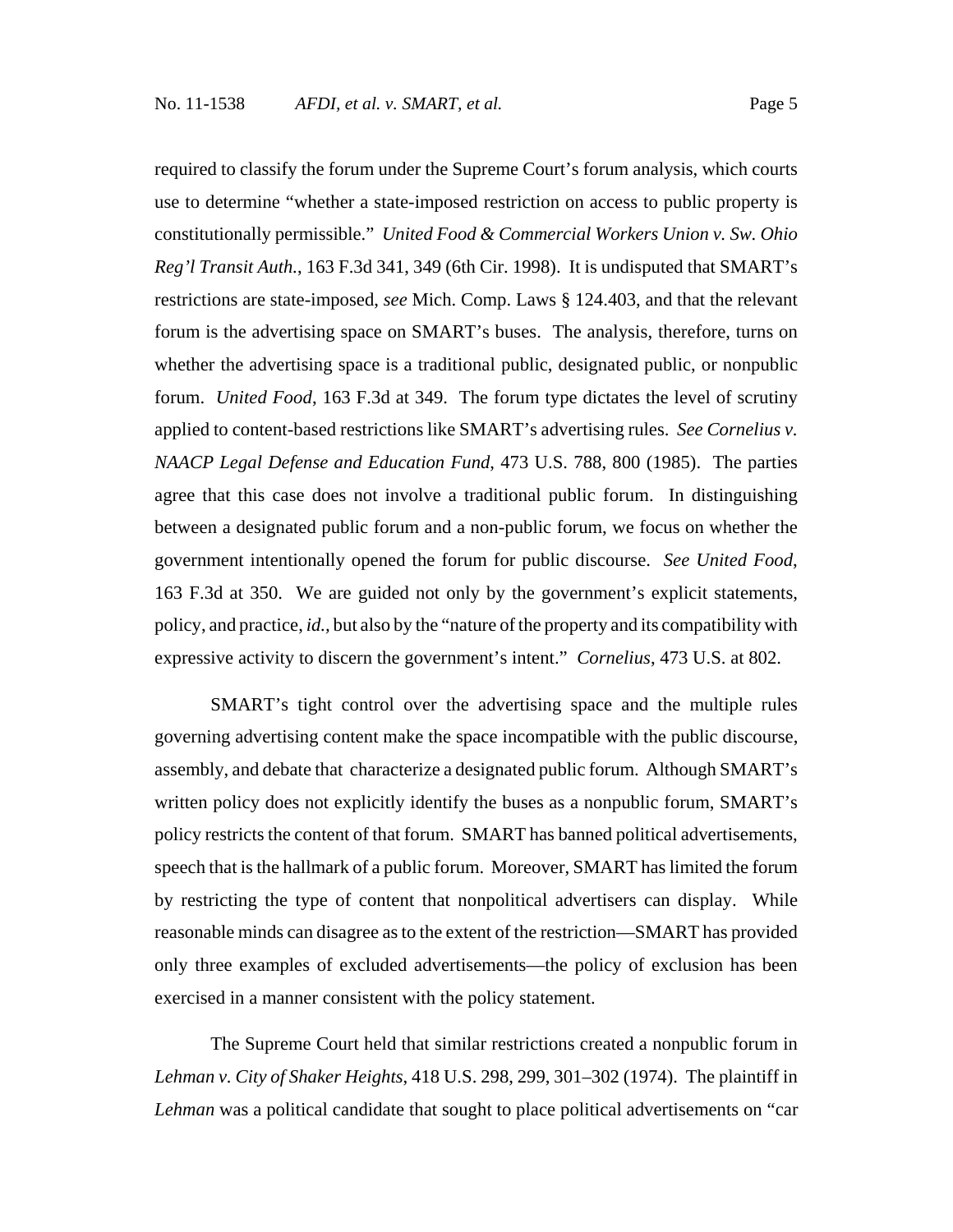cards" on a city's transit vehicles. The *Lehman* Court held that advertising space sold on city buses was not a public forum because the city had rejected all political advertisements. The plurality reasoned that a ban on political advertisements was a "managerial decision to limit [advertising] space to innocuous and less controversial commercial and service oriented advertising." *Id.* at 304. The plurality noted that under a contrary holding, "display cases in public hospitals, libraries, office buildings, military compounds, and other public facilities immediately would become Hyde Parks open to every would-be pamphleteer and politician." *Id.* Justice Douglas, concurring to provide the fifth vote, was even more emphatic, quoting Justice Brandeis as follows:

"[a]dvertisements of this sort are constantly before the eyes of observers on the streets and in street cars to be seen without the exercise of choice or volition on their part. Other forms of advertising are ordinarily seen as a matter of choice on the part of the observer. . . . In the case of newspapers and magazines, there must be some seeking by the one who is to see and read the advertisement. The radio can be turned off, but not so the billboard or street car placard."

*Id.* at 307-08 (Douglas, J., concurring), quoting *Packer Corp. v. Utah*, 285 U.S. 105, 110 (1932).

AFDI attempts to distinguish *Lehman* by relying on three cases in which courts have treated the exterior of city buses as designated public forums. However, in each of those cases, the courts held that a designated public forum existed because the transit authority had accepted most, but not all, political advertisements. In *United Food*, 163 F.3d at 352, the city had allowed a wide array of political and public speech on the side of its buses, including advertisements by political candidates for public office, but not advertising "of controversial public issues." We held that by allowing political advertisements, the city had opened the forum to the public; therefore, the city's rejection of controversial advertisements was subject to strict scrutiny:

In accepting a wide array of political and public-issue speech, SORTA has demonstrated its intent to designate its advertising space a public forum. Acceptance of a wide array of advertisements, including political and public-issue advertisements, is indicative of the government's intent to create an open forum. Acceptance of political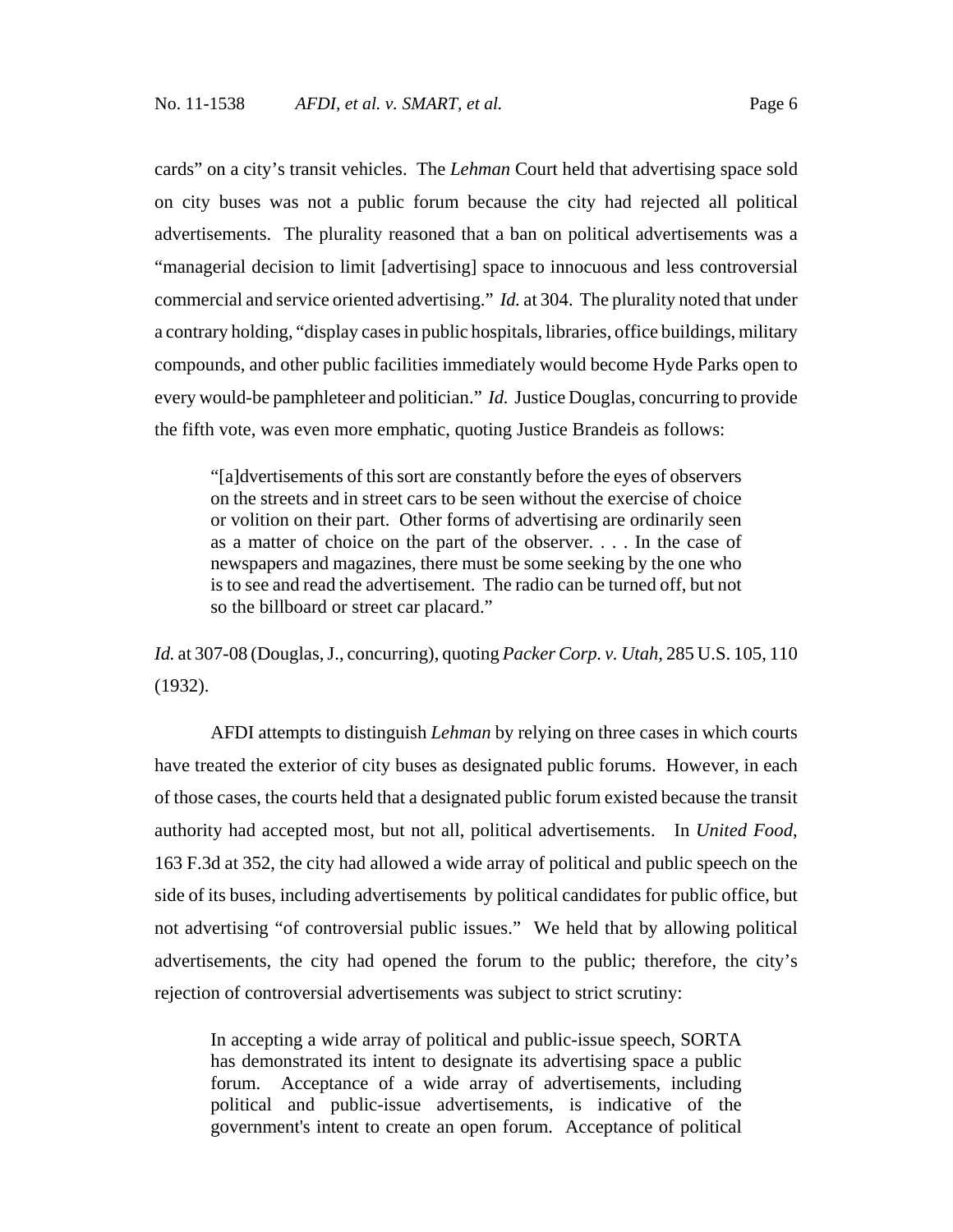and public-issue advertisements, which by their very nature generate conflict, signals a willingness on the part of the government to open the property to controversial speech, which the Court in *Lehman* recognized as inconsistent with operating the property solely as a commercial venture.

*Id.* at 355. Similarly, in *New York Magazine v. Metropolitan Transportation Authority*, 136 F.3d 123, 129–30 (2d Cir. 1998), the Second Circuit held that the sides of New York City transit vehicles were a designated public forum "because the MTA accepts both political and commercial advertising." The *New York Magazine* court reasoned that "[a]llowing political speech . . . evidences a general intent to open a space for discourse, and a deliberate acceptance of the possibility of clashes of opinion and controversy that the Court in *Lehman* recognized as inconsistent with sound commercial practice." *Id.* at 130. The court in the third case, *American Freedom Defense Initiative v. Metropolitan Transportation Authority*, No. 11 Civ. 6774, 2012 WL 2958178, at \*14–16 (S.D.N.Y. July 20, 2012), held that it was bound by the *New York Magazine* decision because the same MTA policy was at issue. SMART, by contrast, has completely banned political advertising, showing its intent to act as a commercial proprietor and to maintain its advertising space for purposes that indicate that the space is a nonpublic forum.

The fact that SMART allowed the atheist advertisement does not, as AFDI contends, demonstrate that the forum was open to political advertisements. As the First Circuit has noted, "[o]ne or more instances of erratic enforcement of a policy does not itself defeat the government's intent not to create a public forum." *Ridley v. Mass. Bay Transp. Auth.*, 390 F.3d 65, 78 (1st Cir. 2004). Although SMART's practice of excluding advertisements is not as extensively documented as that in *Ridley*—there the transit authority had excluded seventeen advertisements—the reasoning is no less persuasive. Because SMART's policy and practice demonstrate an intent to create a nonpublic forum, one purported aberration would not vitiate that intent. In any event, the atheist advertisement could reasonably have been allowed by SMART as consistent with SMART's policy. The advertisement could reasonably have been viewed as nonpolitical, as explained below.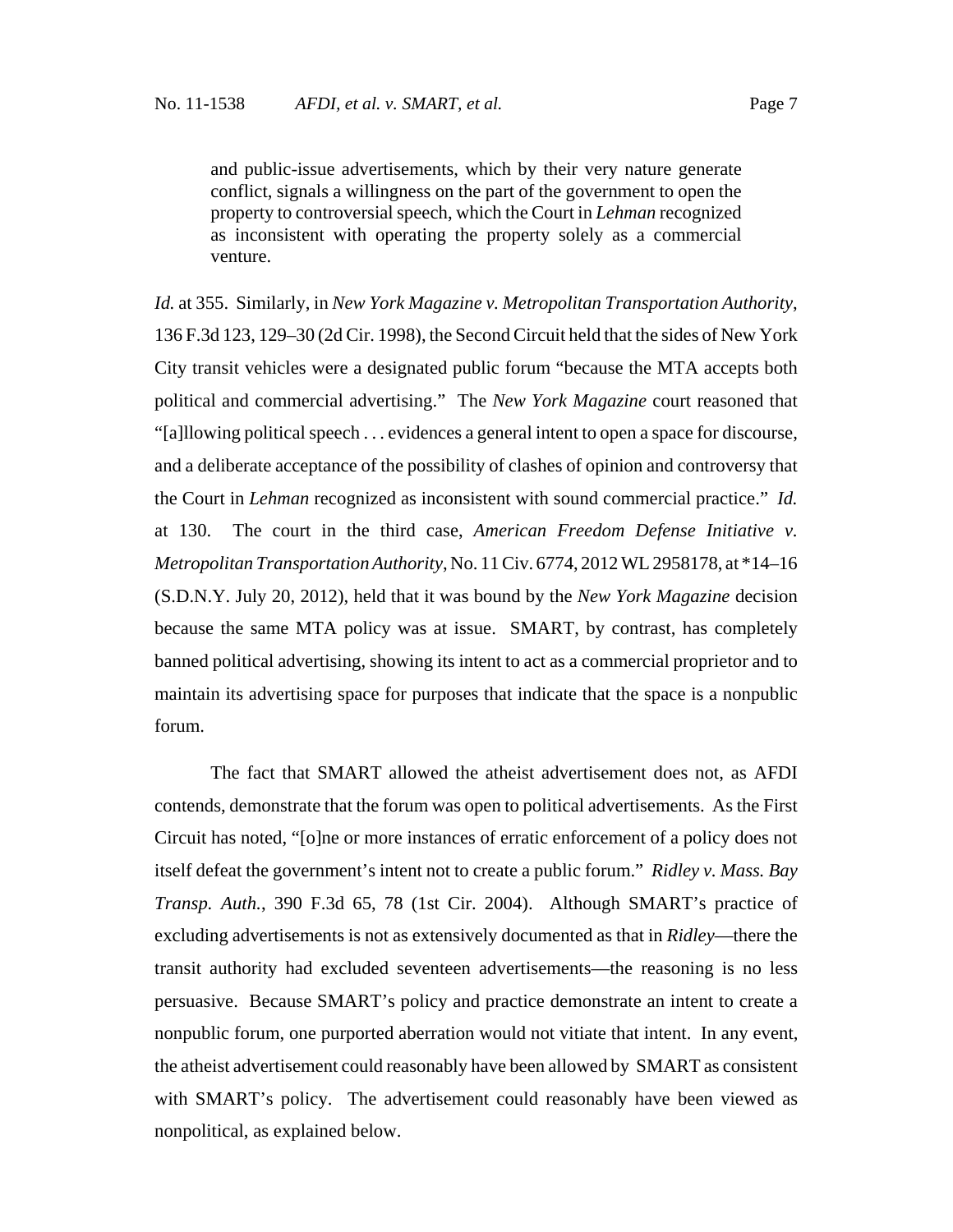The second part of the inquiry—the relationship between the restrictions and the purpose of the forum—also weighs in favor of finding that SMART created a nonpublic forum. SMART's advertisements are intended to boost revenue for the transit authority. SMART has stated that its policy of advertisement restrictions is intended to "minimize chance of abuse, the appearance of favoritism, and the risk of imposing upon a captive audience." Allowing the discussion of politics would likely decrease SMART's revenue. For example, if a fast-food restaurant sold advertising space on the side of its store to a neo-Nazi political group for a campaign advertisement, the restaurant would be likely to lose business. Similarly, SMART's ridership likely would diminish were SMART to allow political advertisements. The reason for the restrictions ties directly to the purpose of the forum—raising revenue—and therefore indicates that SMART wanted to establish a nonpublic forum instead of opening the forum to the public. In short, though some municipal bus systems permit wide-ranging political advertisements, other bus systems need not.

#### **IV**

Since the advertising space on SMART's vehicles is a nonpublic forum, the content restrictions imposed on that space are constitutional as long as they are reasonable and viewpoint neutral. *See Pleasant Grove City v. Summum*, 555 U.S. 460, 470 (2009). SMART could reasonably view the fatwa advertisement as falling within the prohibition against political advertisements, and AFDI is unlikely to succeed with its counterarguments that these rules are unconstitutional or merely a pretext for SMART's disagreement with AFDI's viewpoint.

First, SMART's prohibition of political advertisements appears reasonable and constitutional on its face. The reasonableness of a given restriction "must be assessed in the light of the purpose of the forum and all surrounding circumstances." *Cornelius*, 473 U.S. at 809. The reasonableness inquiry turns on "whether the proposed conduct would 'actually interfere' with the forum's stated purposes." *United Food*, 163 F.3d at 358 (quoting *Air Line Pilots Ass'n v. Dep't of Aviation*, 45 F.3d 1144, 1159 (7th Cir. 1995)). As discussed above, the policy serves a viewpoint-neutral purpose as in *Lehman*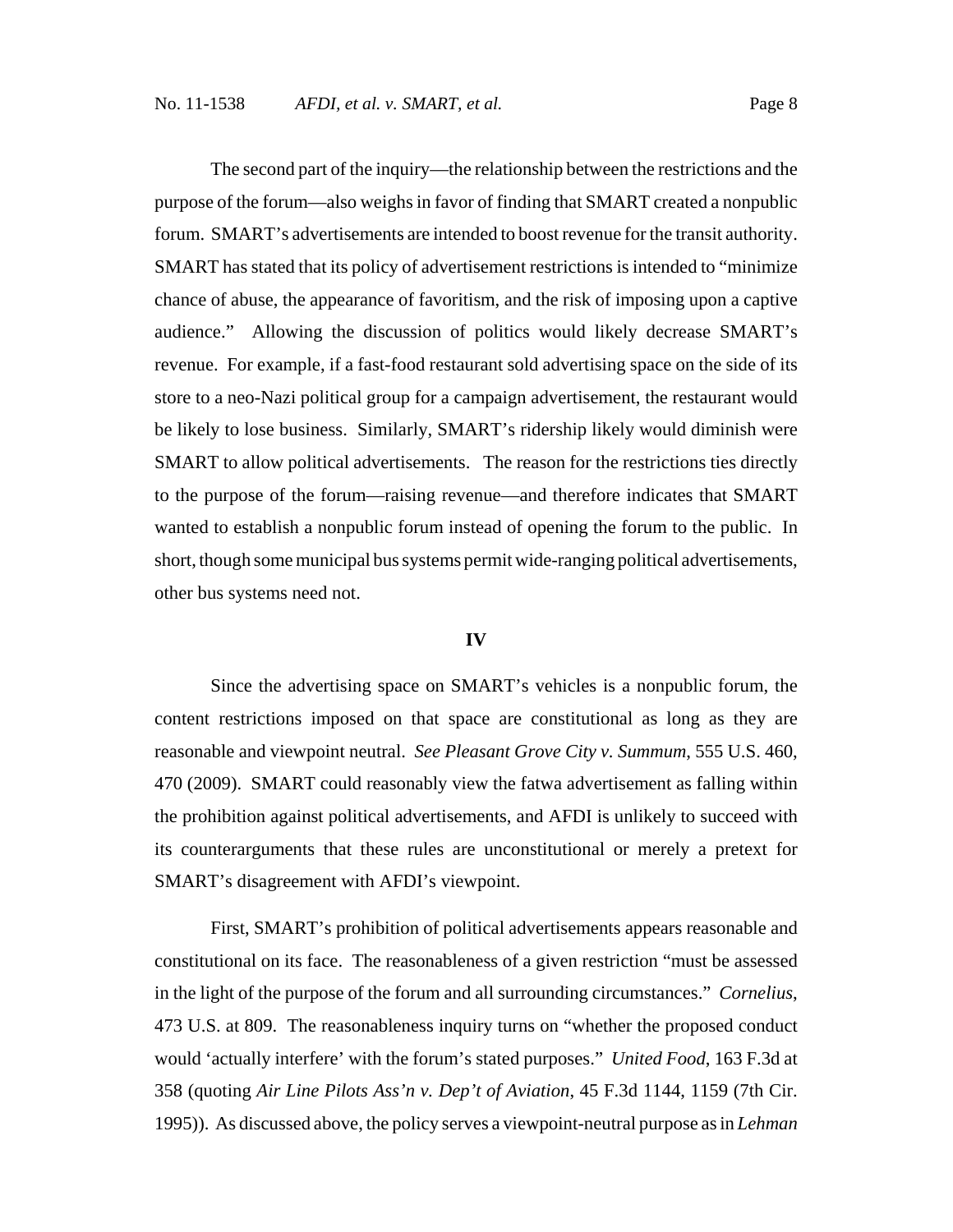and does not run afoul of the problems with the partial bans on political advertisements in *United Food* or *New York Magazine*. An outright ban on political advertisements is permissible if it is a "managerial decision" focused on increasing revenue to limit advertising "space to innocuous and less controversial commercial and service oriented advertising." *Lehman*, 418 U.S. at 304. It was reasonable for SMART to focus on longer-term commercial advertising in an effort to boost revenue instead of short-term political advertisements that might alienate riders. SMART reasonably concluded that permitting any political advertisement could interfere with the forum's revenuegenerating purpose. It was generally permissible, in other words, for SMART to permit commercial and public service ads, but to turn down political ads.

Assuming this is so, it necessarily follows that such distinctions must be made on an ad-by-ad basis, and that some cases will be close. A commercial ad may have political overtones, such as the ad in the *New York Magazine* case, which read, "Possibly the only good thing in New York Rudy hasn't taken credit for." Determining the extent to which such an ad is political requires some judgment in marginal cases, with knowledge of the current political context, while in contrast a "Vote for Giuliani" ad clearly would be political and a "Buy New York Magazine" ad clearly would not. However, merely because it is sometimes unclear whether an ad is political does not mean the distinction cannot be drawn in the case of a nonpublic forum. The holding in *Lehman* demands that fine lines be drawn. Otherwise, as a practical matter, a nonpublic forum could never categorically exclude political speech.

This reasoning is consistent with *Shuttlesworth v. City of Birmingham*, 394 U.S. 147, 150–51 (1969), which held unconstitutional ordinances that vested unbridled discretion in the hands of a government official or agency. *Shuttlesworth* was animated by the concern that unbridled discretion would give decisionmakers "substantial power to discriminate based on the content or viewpoint of the speech." *H.D.V.-Greektown, LLC v. City of Detroit*, 568 F.3d 609, 620 (6th Cir. 2009). To avoid the *Shuttlesworth*discretion problem, ordinances "must contain precise and objective criteria on which [officials] must make their decisions; an ordinance that gives too much discretion to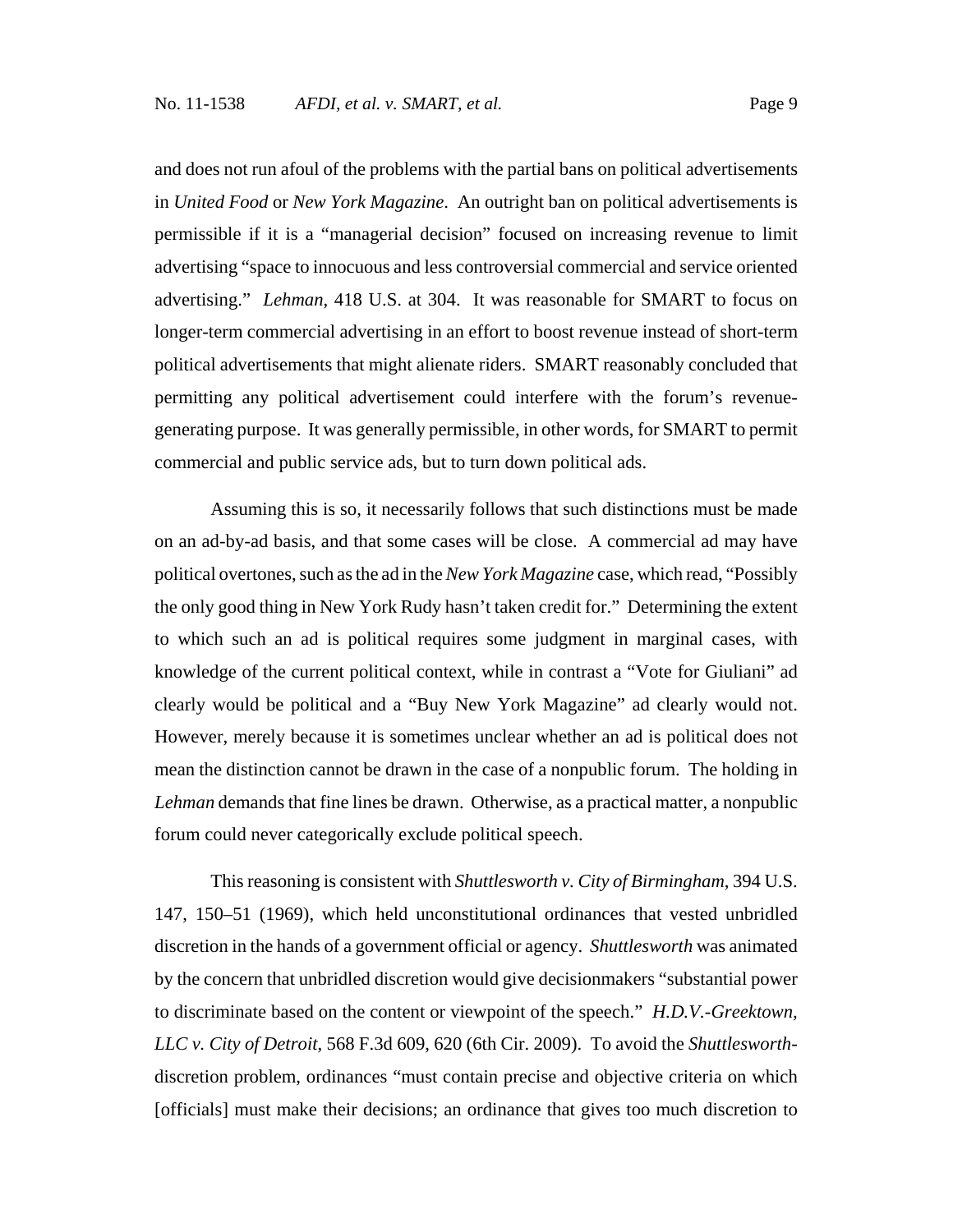public officials is invalid." *Id.* at 621 (internal quotation marks omitted). Put more succinctly, the rule may not be so vague that "a person of ordinary intelligence [could not] readily identify the applicable standard for inclusion and exclusion." *United Food*, 163 F.3d at 358–59. SMART's advertising rules guide officials in distinguishing between permissible and impermissible advertisements in a non-arbitrary fashion. The rule in question prohibits "[p]olitical or political campaign advertising." This directive is not so vague or ambiguous that "a person [could not] readily identify the applicable standard." *Id.* Although, as the district court noted, there were not additional guidelines that precisely define the term "political," there is no question that a person of ordinary intelligence can identify what is or is not political. On the margins, there may be some difficult determinations, on which reasonable people may disagree. However, eliminating all discretion is not required by *Shuttlesworth*. Whenever a rule is applied by an official, a certain amount of discretion must necessarily be exercised. While decisionmakers under SMART's policy may at times make incorrect determinations within their limited discretion, these errors are not the sort that *Shuttlesworth* intended to address. As discussed above, *Shuttlesworth* was concerned with the extent of the discretion and not with decisions made within the bounds of properly vested discretion. SMART's policies do not appear to have vested unbridled discretion in the decisionmakers in the manner contemplated by *Shuttlesworth*. That a different administrator may have ruled differently in a close case is not enough to invalidate the exclusion of political ads from a non-public forum.

Our court's decision in *United Food,* 163 F.3d at 352, does not compel a different conclusion. The transit authority in *United Food* sold bus advertising space, but disallowed advertising that was either aesthetically displeasing or that addressed "controversial public issues." *Id*. We found unbridled discretion had been vested in the decisionmakers because there was no articulated definitive standard to determine what was "controversial." This discretion allowed for the arbitrary rejection of advertisements based on viewpoint. By contrast, SMART's policy did not vest similar wide-ranging discretion in its employees. By adopting a blanket prohibition on political advertisements, SMART avoided the pitfalls of employee discretion presented by the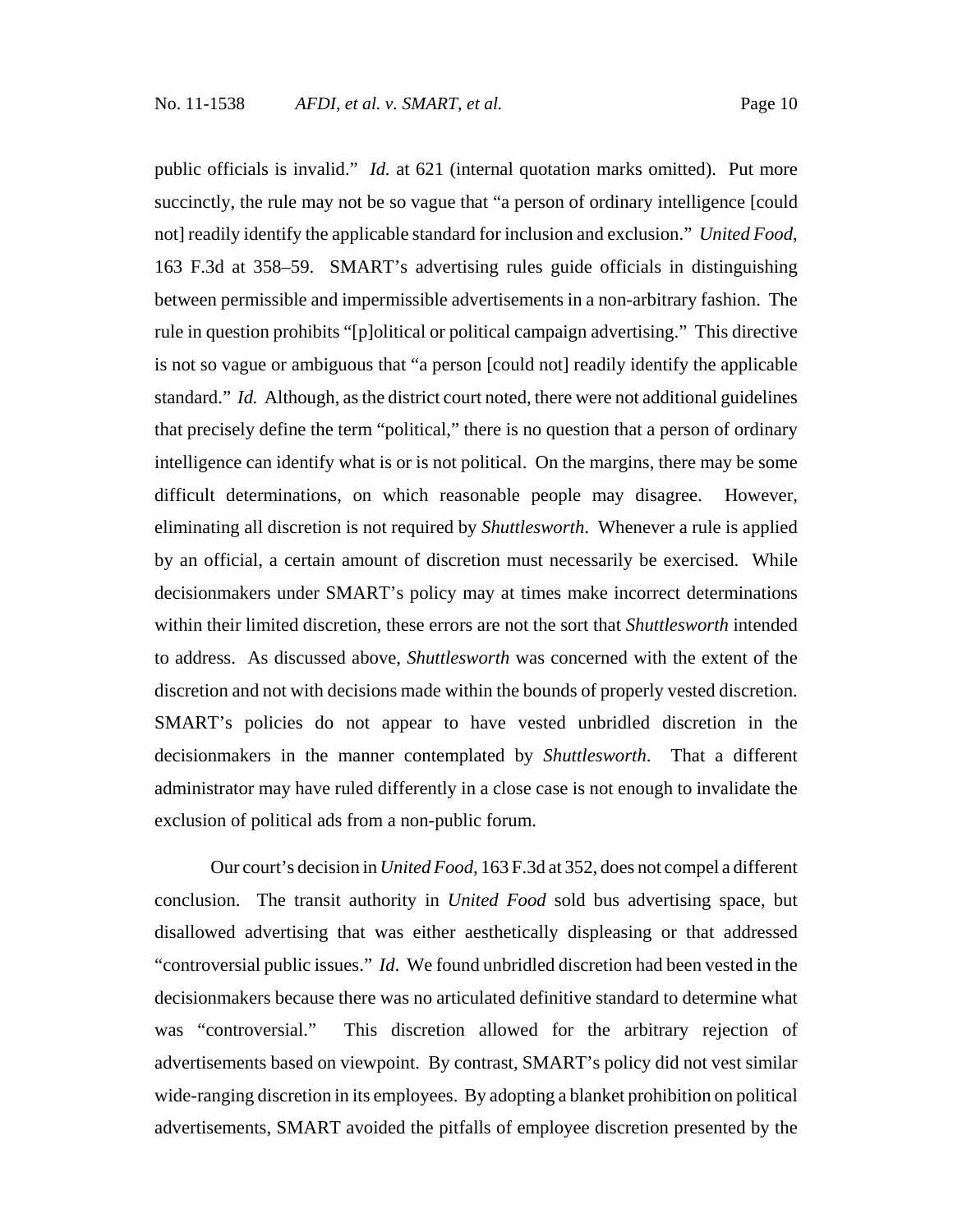policy in *United Food*. A SMART employee must determine whether or not something is political—a reasonably objective exercise. In the *United Food* situation, however, the employee would have to determine where—on a hypothetical spectrum of controversy—an advertisement fell. The determination in *United Food* inherently would require a more subjective evaluation than the decision required under SMART's policies. Because of the difference between the two inquiries, SMART's policy does not create the same *Shuttlesworth* problem that plagued the policy in *United Food*.

#### **V**

Because the ban on political advertising was permissible, it was reasonable for SMART to turn down the fatwa advertisement as political. Through the fatwa advertisement, AFDI seeks to oppose the perceived sanction of violence that AFDI believes threatens people in the United States. The plain language of the advertisement—"Fatwa on your head? . . . Leaving Islam?"—can well be read to suggest that Muslim-Americans who decide to leave Islam will be threatened or killed. The decision to place the advertisement in a Detroit suburb rather than in the Middle East indicates that the authors believe that such threats are present in the United States. To substantiate our understanding of the apparent message of the advertisement, we may look beyond the four corners to websites that the advertisement incorporates by reference. *See Ridley*, 390 F.3d at 74. A visit to the website listed in the Fatwa advertisement, RefugeFromIslam.com, confirms our understanding of the advertisement's message. The website is a blog that contains postings about both AFDI and an organization called "Stop Islamization of America." RefugeFromIslam.com (last visited October 23, 2012). The site also refers to conferences about "Islamic Law in America," accusations of threatened honor killings in the United States, and numerous other political issues.

Based on recent court cases, legislative actions, and political speeches, it was reasonable for SMART to conclude that the content of AFDI's advertisement—the purported threat of violence against nonconforming Muslims in America—is, in America today, decidedly political. The very idea of having Islamic law apply in the United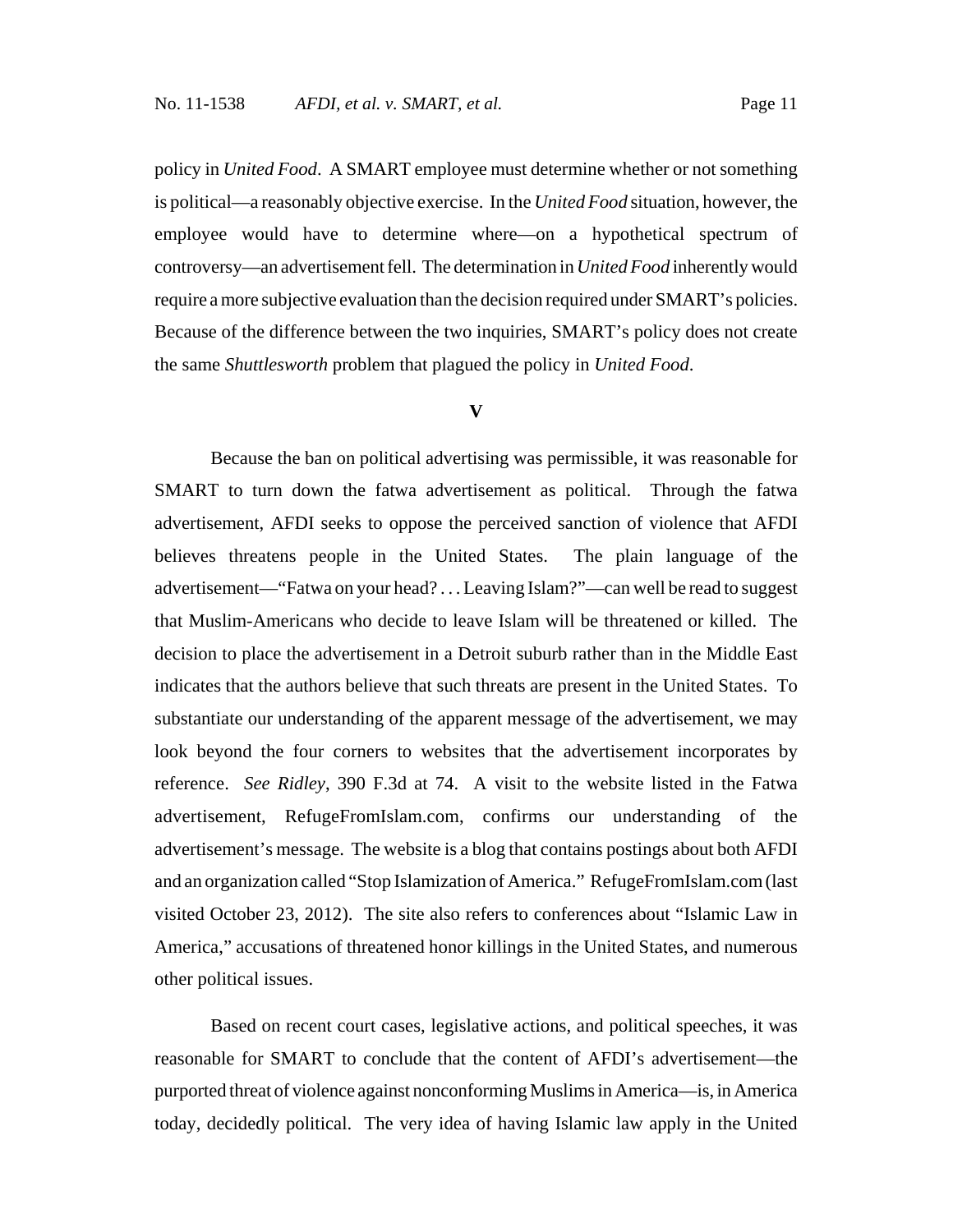States has become one of political controversy. In *Awad v. Ziriax*, 670 F.3d 1111 (10th Cir. 2012), the court struck down a voter-approved amendment to the Oklahoma Constitution that would have forbidden courts from considering or using Sharia law. The Oklahoma legislature put the amendment on the ballot, and over seventy percent of voters approved. *Id.* at 1118. Legislatures in our own circuit have similarly addressed Sharia law: a bill proposed last year in the Tennessee Senate would have made any adherence to Sharia law a felony, punishable by up to fifteen years in prison. S.B. 1028, 107th Gen. Assemb., Reg. Sess. (TN 2011). The politicization of this issue is not confined to state legislatures. During the 2012 presidential primary, former candidate Newt Gingrich suggested a federal ban on Sharia law, stating, "I believe Sharia[ ]is a mortal threat to the survival of freedom in the United States and in the world as we know it." Scott Shane, *In Islamic Law, Gingrich Sees a Mortal Threat to U.S.*, N.Y. Times, Dec. 21, 2011, at A22. The existence of these positions in the political sphere—whether on ballots, in state legislatures, or in presidential primaries—could lead a reasonable person to conclude that the enforcement of Islamic law in America has become a political issue.

The reasonableness of SMART's conclusion is confirmed by the language that AFDI uses in its complaint. According to the complaint, AFDI "acts against the treason being committed by national, state, and local government officials . . . in their capitulation to the global jihad and Islamic supremacism." Compl. ¶ 7. The complaint explains that AFDI "promotes its political objectives by, *inter alia*, sponsoring anti-jihad bus and billboard campaigns, which includes seeking advertising space on SMART vehicles." *Id.* ¶ 8. By its own admission, therefore, AFDI sought to place advertisements on the SMART vehicle to "promote[] its political objectives." Moreover, by denying the placement of the fatwa advertisement, AFDI alleges that SMART "denied Plaintiffs' advertisement, and thus denied Plaintiffs access to a public forum to express their political and religious message." *Id.* ¶ 21. AFDI understood its own advertisement to contain a political message; therefore, it would be reasonable for SMART to read the same advertisement and reach the same conclusion.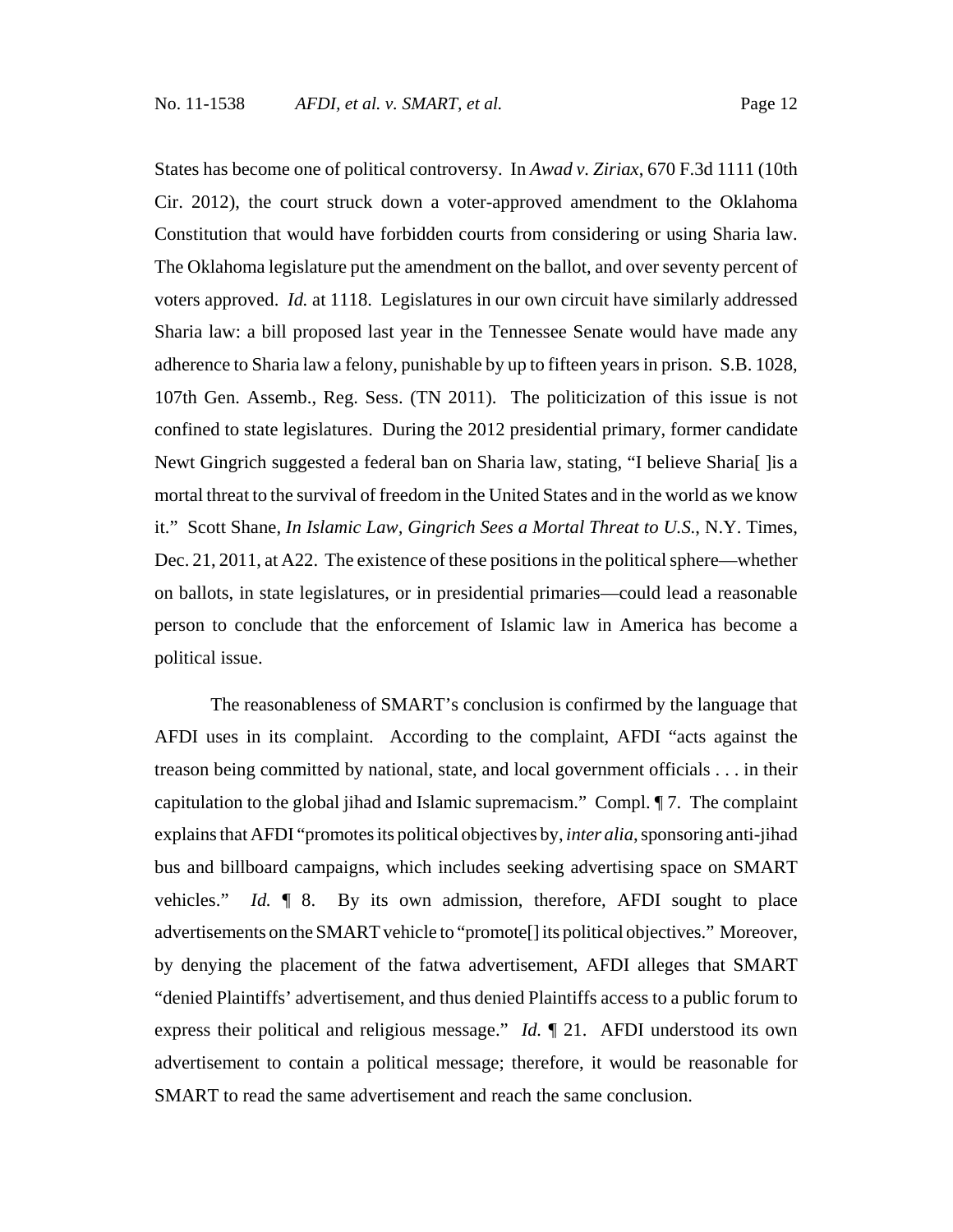Not only was the designation of the advertisement reasonable, it was also viewpoint neutral. As noted above, the AFDI advertisement expresses a political message aimed at curbing the perceived threat of Islamic law enforcement in the United States. The opposing viewpoint to AFDI's position is not that Islam is good—as AFDI appeared to suggest at oral argument—but rather either that Islamic law should be enforced against Muslims in the United States or that concerns about the enforcement of Islamic law in America are overblown. Either of these opposing views would be comparably political. The banned content here is the debate about enforcement of Islamic law in the United States, regardless of the viewpoint of the participants. Either side of the debate would reasonably be labeled political and the content could be restricted under SMART's policy.

AFDI contends that SMART's actions could not have been viewpoint neutral because SMART allowed the atheist advertisement but disallowed the fatwa advertisement. AFDI contends that because both advertisements discuss religion, SMART must have discriminated against the fatwa advertisement based on viewpoint. The analogy, however, does not hold. The atheist advertisement could be viewed as a general outreach to people who share the Detroit Coalition's beliefs, without setting out any position that could result in political action. The fatwa advertisement, however, addresses a specific issue that has been politicized. Two hypothetical changes to the advertisements demonstrate the difference. Had the atheist advertisement read, "Being forced to say the Pledge of Allegiance even though you don't believe in God? You are not alone. DetroitCoR.org," the advertisement would likely be political. The hypothetical advertisement would address an issue that has been politicized—requiring atheists to recite "under God," *see, e.g., Myers v. Loudoun Cnty. Pub. Schools,* 418 F.3d 395 (4th Cir. 2005)—and the advertisement would presumably not be permitted under SMART's policies. Similarly, had AFDI changed its advertisement to read, without more: "Thinking of Leaving Islam? Got Questions? Get Answers," SMART presumably could not ban the advertisement. These changes reflect differences in the two actual advertisements that a reasonable administrator, applying an objective standard, could identify.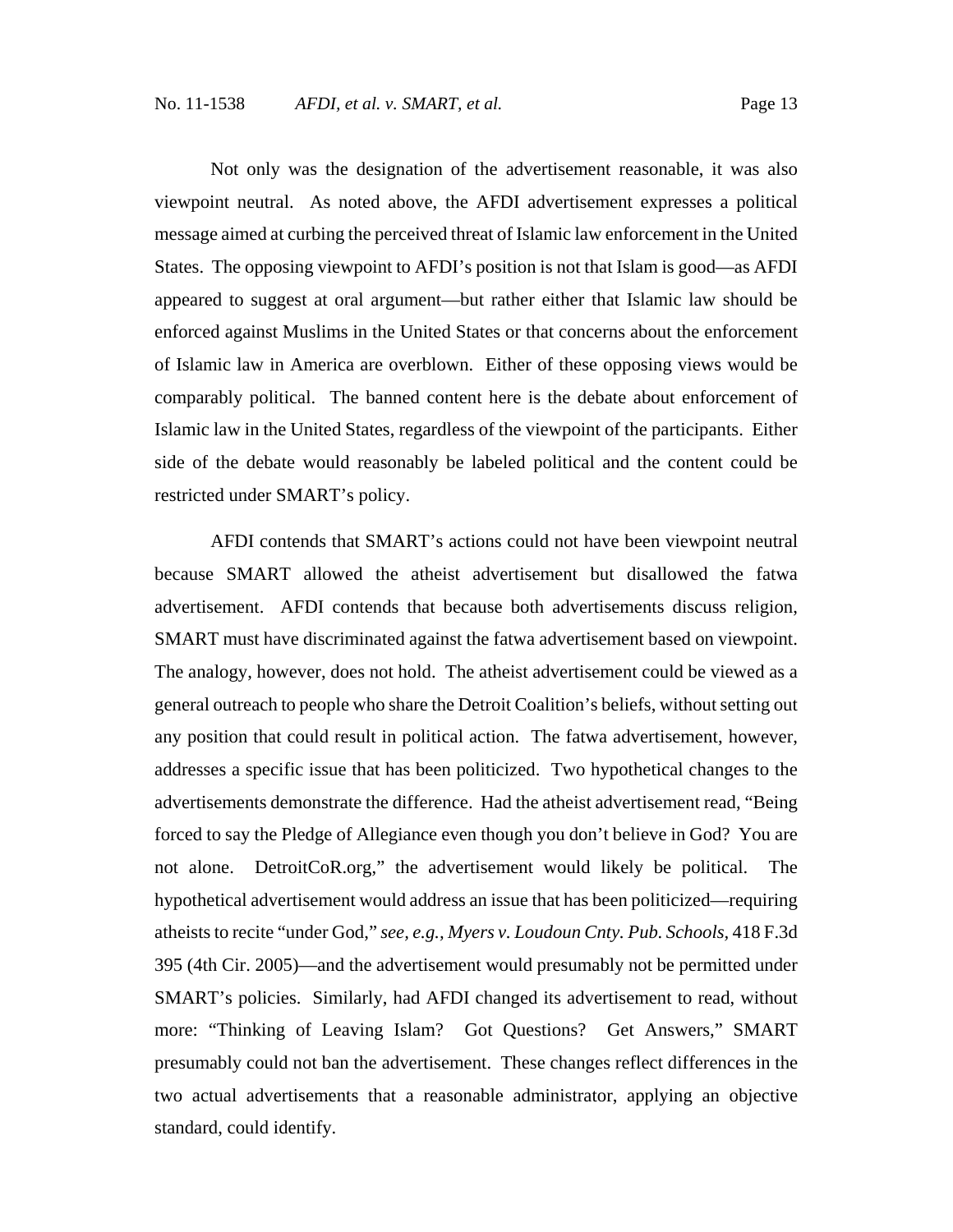Moreover, when SMART had been previously presented with advertisements that were both religious and political, it rejected them. The Pickney Pro-Life organization approached SMART with a proposed advertisement that depicted Jesus and stated, "Hurting after Abortion? Jesus, I trust you." Following the same procedure applied to the fatwa advertisement, CBS referred the matter to SMART for a final determination. SMART reasonably determined that the advertisement contained political speech regarding abortion, even though the advertisement also contained a religious message.

AFDI's reliance on the testimony of Beth Gibbons, a marketing manager for SMART, is misplaced. Gibbons testified that she saw "nothing about [the fatwa advertisement] itself that was political." She also testified that her opinion of the fatwa advertisement changed only after reading about the controversy surrounding the same advertisement in Miami, Florida. Gibbons stated: "I knew that [the fatwa advertisement] was of concern in that there is controversy on both sides of the issue on whether they should be posted." Even though Gibbons was designated as a Rule 30(b)(6) witness, a review of the transcript indicates that the above statements expressed Gibbon's personal opinion after she was shown the fatwa advertisement at the deposition. Gibbons was not the SMART official who ultimately found the advertisement to be political, and elsewhere she testified that SMART had rejected the advertisement because it was political.

### **VI**

Plaintiffs are thus not likely to succeed on the merits of their injunction suit. The other three factors in the preliminary injunction test have largely been considered in the preceding analysis.

AFDI alleges that it will suffer irreparable injury without the preliminary injunction, due to the continuing denial of its First Amendment rights. That argument is unpersuasive because the restrictions imposed on the use of a nonpublic forum are reasonable, viewpoint-neutral limits that do not deny AFDI its First Amendment rights. The injunction would also cause substantial harm to others, by compelling SMART to